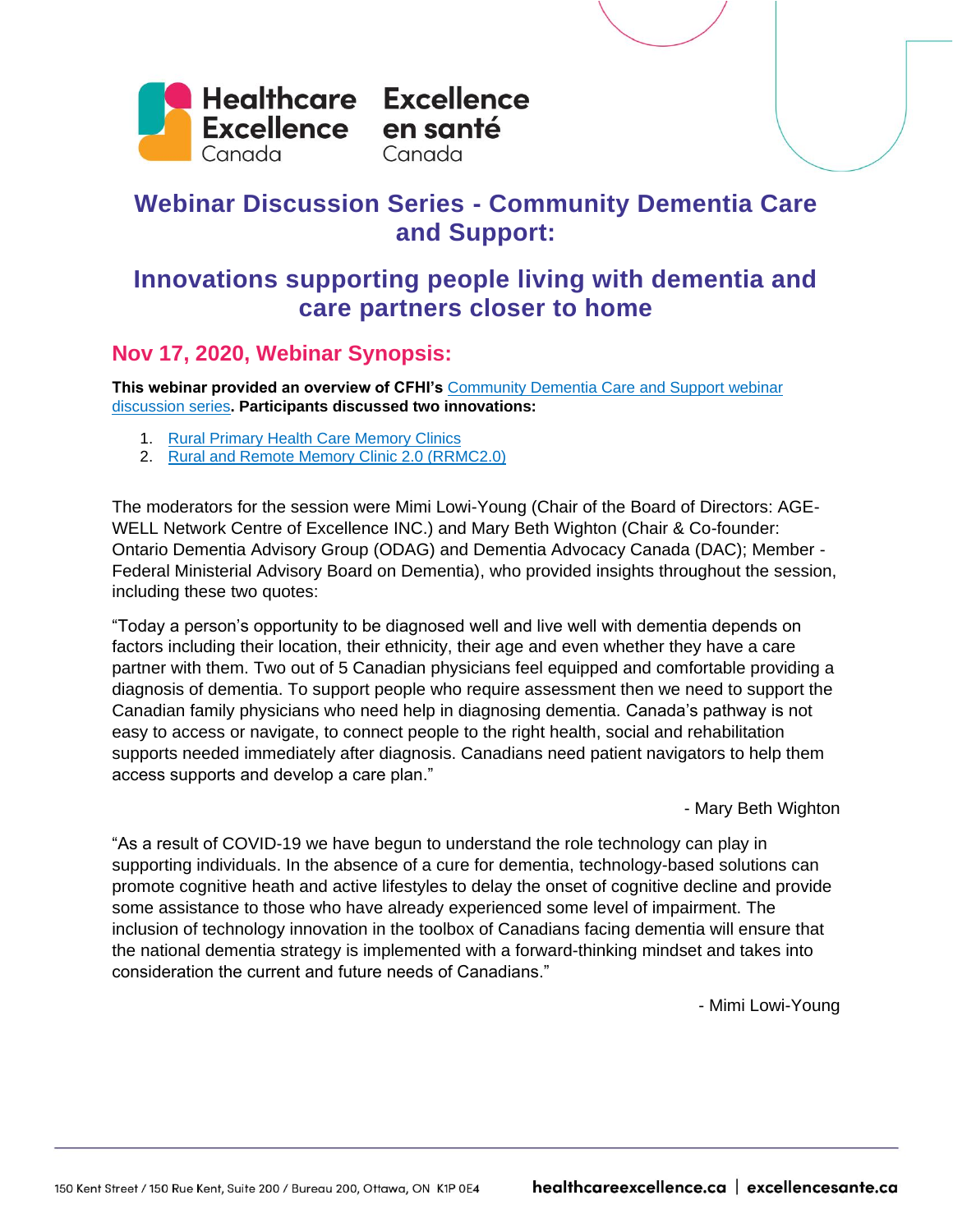## **Nov 17, 2020, Discussion Highlights:**

**(A) Presentation 1: Rural Primary Health Care Memory Clinics – Debra Morgan Ph.D., RN, Professor and Chair, Rural Health Delivery at the Canadian Centre for Health and Safety in Agriculture (CCHSA), University of Saskatchewan**

- In 2004, the RaDAR team launched a specialist memory clinic at the University of Saskatchewan with the purpose of serving individuals living in rural Saskatchewan
- Due to the COVID-19 pandemic the Rural and Remote Memory Clinic (RRMC) is now being offered virtually
- In an effort to work with rural Primary Health Care (PHC) teams to develop an evidenceinformed model for dementia care that is effective, feasible, sustainable & adaptable to diverse rural contexts a needs assessment was conducted that had the following findings:
	- o Challenges in early identification and diagnosis
	- o Lack of decision support tools and care pathways
	- o Need for team-based care strategies for dementia
- They partnered with Sun County Regional Health to work with 4 PHC Teams to offer services to people living in rural areas
- The model is based on 3 domains found in best practices:
	- o Interprofessional care
		- 1-day memory clinic (initial evaluation)
			- 2 patients can be seen per clinic day
			- Clinic day schedule (Team huddles, Team + Family Conferences, Individual Assessments, End of day Debriefing, Team + family conference including possible diagnosis and initial management)
		- Team composition:
			- Family Physician / Nurse Practitioner
			- Occupational Therapist / Physical Therapist
			- Social Worker / Home Care Nurse
			- Alzheimer Society First Link Coordinator
			- Primary Health Care Facilitator
			- Patient
			- Care Partner
	- o Decision support tools
		- PC-DATA™ Primary Care Dementia Assessment and Treatment Algorithm [\(http://www.pcdata.ca/\)](http://www.pcdata.ca/)
			- Based on most recent Canadian guidelines (CCCDTD5 including

algorithms, visit flow sheets, education manual, education sessions)

- o Specialist to provider support
	- Education sessions 3-4 times/yr.
	- Remote support provided by RRMC Specialists: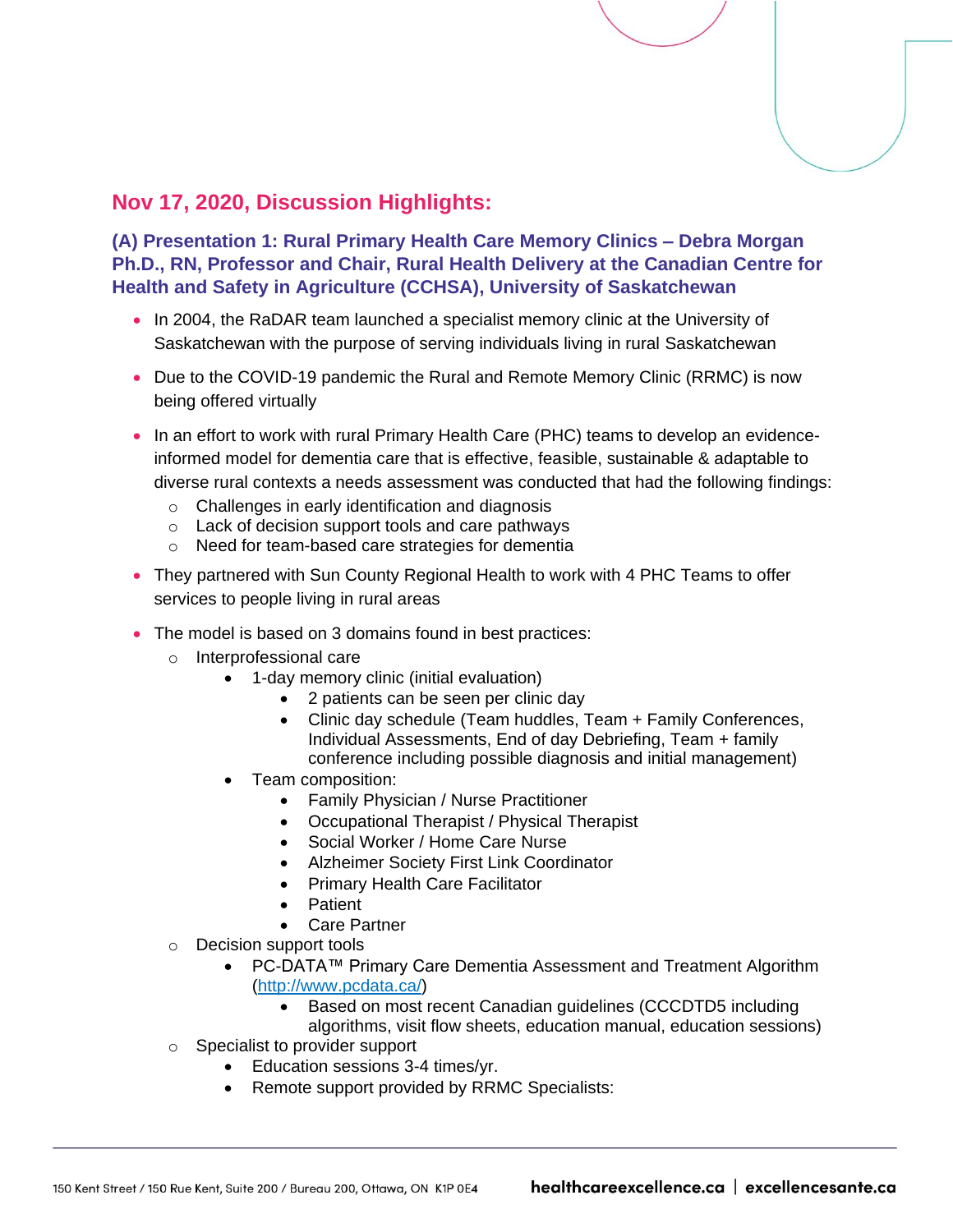- Telephone administered neuropsychological battery and family interview used to tirage patients (Diagnosis by specialist RRMC team, diagnosis via remote collaborative care model, remotely delivered interventions from RRMC)
- Memory Clinic Teams
	- o Kipling (Dec. 2017)
	- o Weyburn (Sep. 2018)
	- o Rural West (Nov. 2018)
	- o Carlyle (Feb. 2020)
- RaDAR's role in spreading the clinics:
	- o Developing & maintaining relationships with health authority leadership and management (inform about clinics, help RaDAR understand impact of regional reorganization, help identify new sites)
	- o Public awareness
	- o Adapt roles to clinics with different configurations
	- o Hired NP and former team facilitator to support teams
	- o Support mentorship across teams
	- o Regional steering committee
	- o RaDAR Memory Clinic Handbook
- RaDAR's role in sustaining the clinics:
	- o Regular workgroup meetings with teams
	- o Monthly check-in meetings with PHC facilitators
	- o NP provides leadership and clinical mentorship
	- o Former facilitator provides operational support
	- o Provide resources (laptops, phone, MOCA training)
	- o Targeted education sessions
	- o Support team members to attend conferences
- Challenges to Scale-up/Spread:
	- $\circ$  Ongoing regional reorganization, leadership changes, competing priorities
	- o Different EMR systems
	- o Lack of human resources in some teams
	- o Understanding and standardizing roles across teams
	- o COVID-19 pandemic
	- o Distance from teams
	- o Wanting model and tools to be well-tested before wide scale-up
- To learn more about Rural Primary Health Care Memory Clinics visit their [webpage.](https://cchsa-ccssma.usask.ca/ruraldementiacare/PHC_Clinics.php)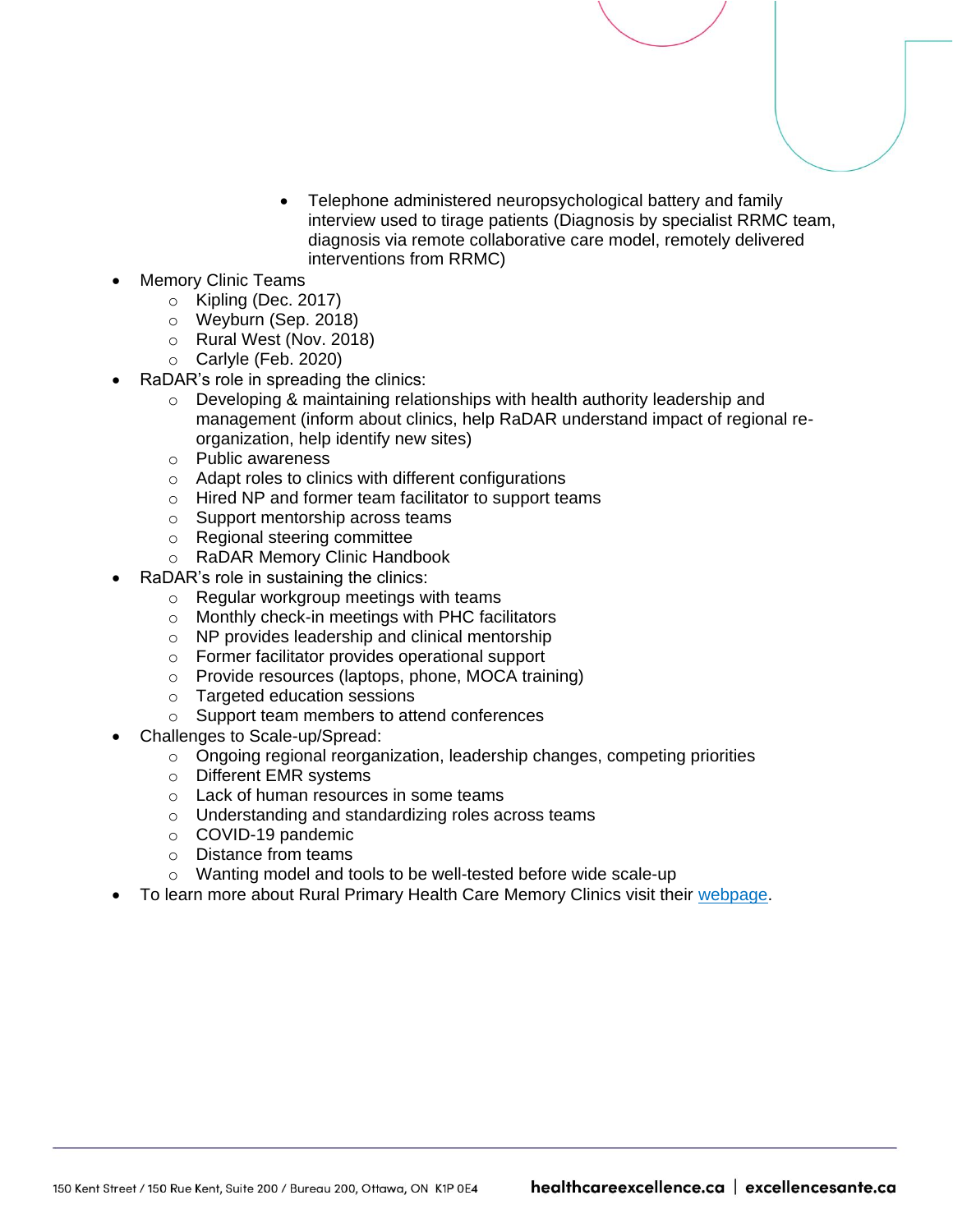### **(B) Presentation 2: Rural and Remote Memory Clinic 2.0 – Megan E. O'Connell, Ph.D., R.D.Psych, Associate Professor, Department of Psychology, University of Saskatchewan**

- Rural and Remote Memory Clinic (RRMC) intervention: a suite of remotely delivered interventions
	- o Sleep treatment
	- o Cognitive rehabilitation
	- o Driving cessation
	- o RuralCARE App
	- o Indigenous Caregiver Support Group
	- o Social Network Intervention
	- o Alzheimer Society of SK Navigators
		- **Exercise Link Program**
		- Individual Support
		- **EXEC** Learning Opportunities
		- In-person Support Groups
		- **TeleHealth Support Groups**
		- **EXECUTE:** Support for Clients with Complex Care Needs
		- **Connection to Community Resources**
- RRMC 2.0 is a triage and collaborative care model where RRMC specialists remotely engage with primary care providers to support a diagnosis of dementia
- This began just as the pandemic was beginning.
- The model is based on interviews with stakeholders, those with lived experience and rural healthcare providers
- People living with dementia or their families can make self-referrals to RRMC 2.0 and therefore do not need a physician referral.
- RRMC 2.0 staff are clinical psychologists with training in clinical neuropsychology
- There is a lack of standardization in cognitive assessment procedures in primary healthcare which can limit the implications of those tests. There was a need for a service that is centralized and uses technology that is accessible to people living in rural and remote areas.
- The service is telephone based as it is more accessible to people living in rural and remote regions than a stable internet connection and the team has access to good quality cognitive assessment tools that are valid for telephone use.
- A physical exam does need to be performed in-person asynchronously which requires a collaborative care approach to diagnosis.
- The collaborative care model allows for the diagnosis to be made collaboratively between the primary healthcare provider and RRMC 2.0. The level of involvement of the primary healthcare provider is to their discretion, however the primary healthcare provider needs to rule out medical causes before a clinical psychologist can made a diagnosis of dementia.
- To learn more about Rural and Remote Memory Clinic 2.0 visit their [webpage.](https://cchsa-ccssma.usask.ca/ruraldementiacare/news-articles/2020_oconnell-shrf-funding.php)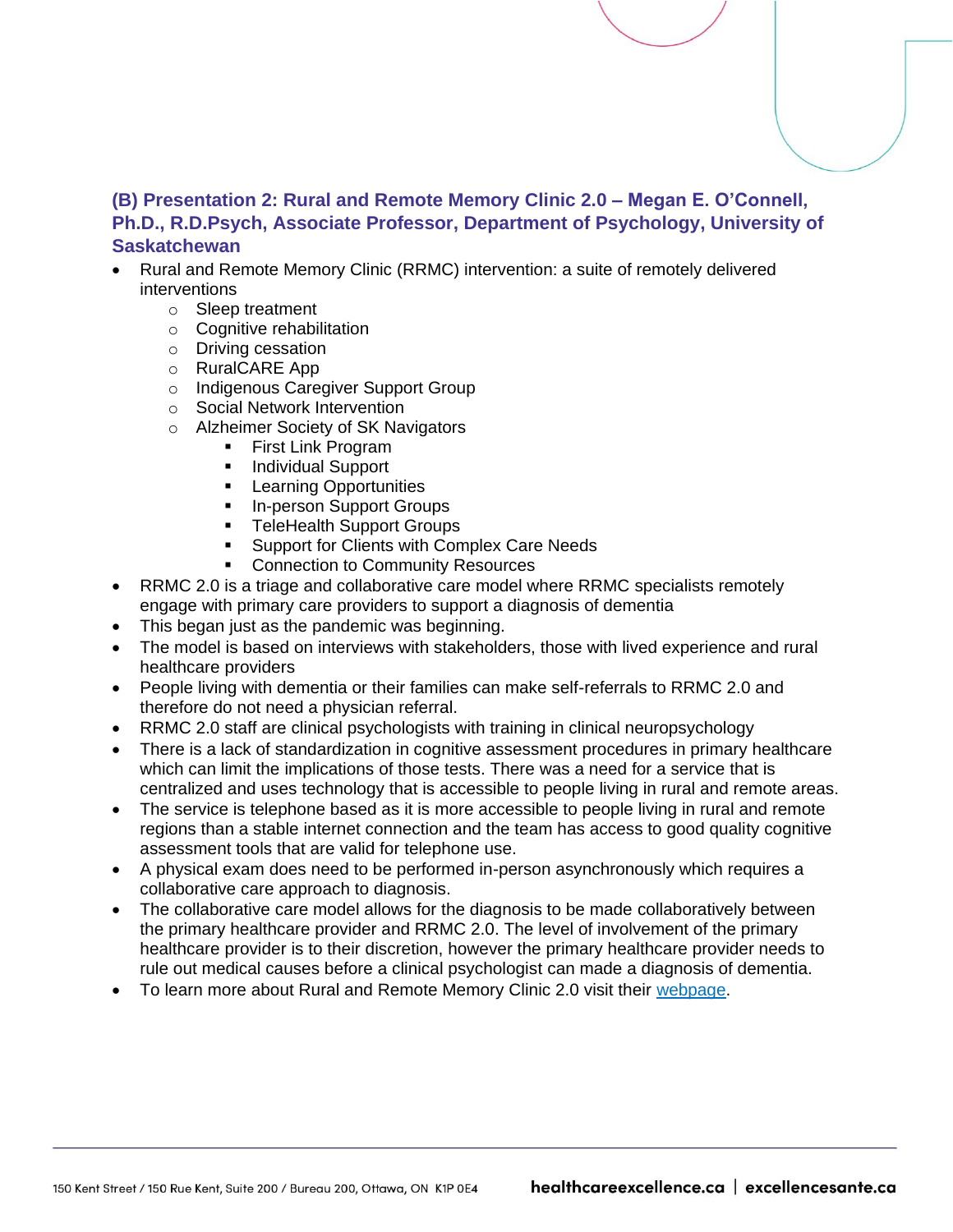### **(C) Discussion and Participation: Questions, Answers, and Comments/Suggestions.**

Participants were invited to ask questions and engage in a discussion. Below is the list of *questions asked and the responses.*

#### **Q: Is there an identified point of contact for the person receiving the diagnosis and their family?**

**A:** The physician or the nurse practitioner is generally the point of contact.

#### **Q: Where can we find the articles that were mentioned in the Rural Primary Health Care Memory Clinics presentation?**

**A:** Morgan, D., Kosteniuk, J., Seitz, D., O'Connell, M., Kirk, A., Stewart, N., . . . Sauter, K. (2019). A fivestep approach for developing and implementing a Rural Primary Health Care Model for Dementia: A community–academic partnership. Primary Health Care Research & Development, 20, E29. doi:10.1017/S1463423618000968

Morgan, D., Kosteniuk, J., O'Connell, M.E. et al. Barriers and facilitators to development and implementation of a rural primary health care intervention for dementia: a process evaluation. BMC Health Serv Res 19, 709 (2019). **<https://doi.org/10.1186/s12913-019-4548-5>**

#### **Q: How many families can currently be seen in one day?**

**A:** Two patients and their families can be seen in one day. Each assessment takes about half a day therefore one assessment is conducted in the morning and the other in the afternoon.

#### **Q: Is the support available through to end of life?**

**A:** There are no limits on how long the team can provide care. The patients seen in the memory clinics are patients seen by that primary care team and therefore that care is continuous.

#### **Q: Are all EMRs in Saskatchewan the same, and if not, how were the flow sheets adapted for use in different practices?**

**A:** There are two EMR systems used in Saskatchewan. The flow sheets are currently only on one EMR system however we are working with the Ministry to understand how we can adapt the flow sheets in order to make them accessible on the other EMR system in the province.

#### **Q: Is there a wait list for the clinic? If yes, how long is it?**

**A:** RRMC 2.0 currently has a waitlist of 10 patients. There are four teams that currently provide the Rural Primary Health Care Memory Clinics and so the wait times vary based on the team. The wait is not generally long as the team is only seeing patients from their practice. Some teams are now accepting referrals from outside their practice and they are tracking these referrals to see how it affects demand for the service.